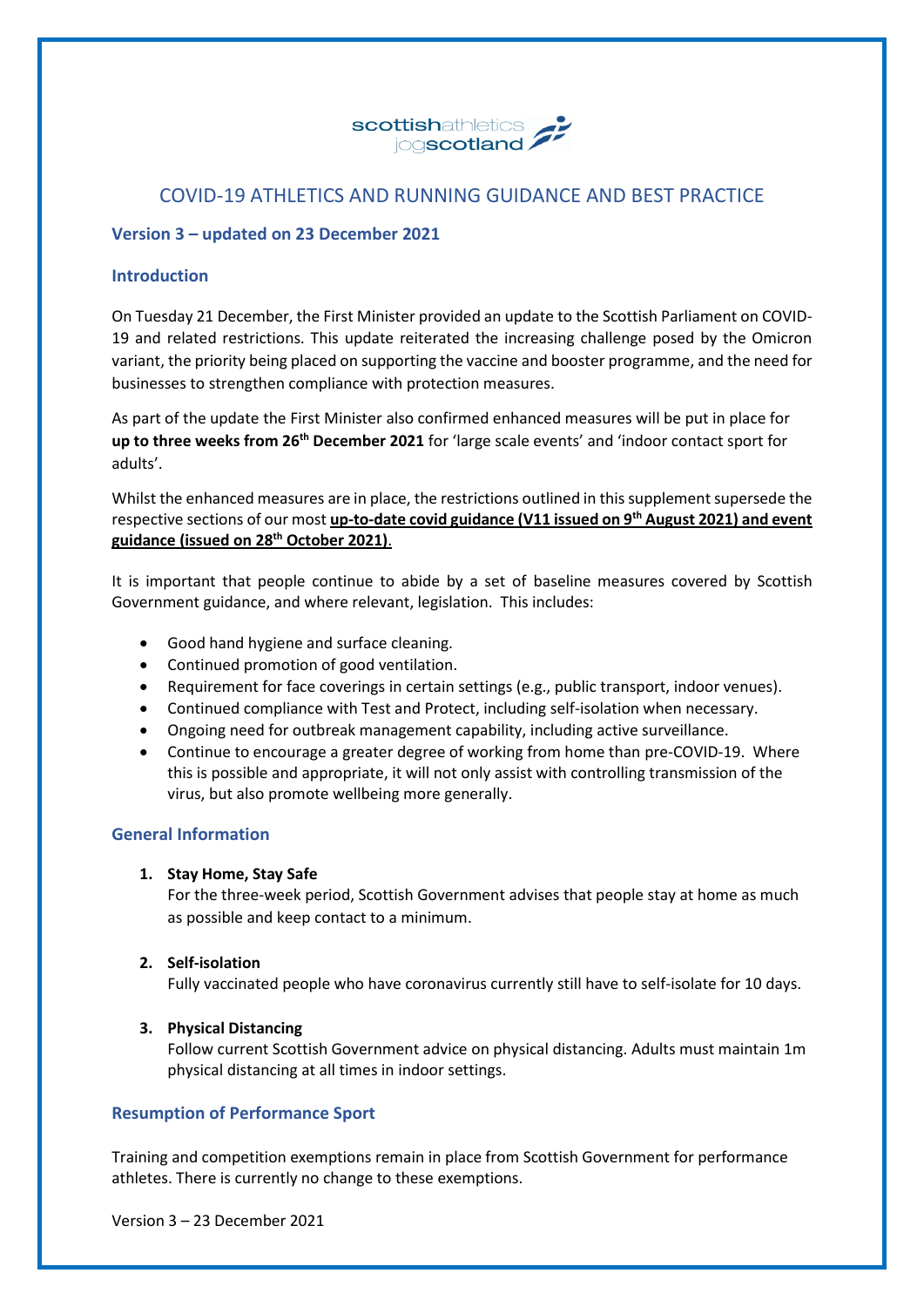### **Before you participate**

You must stay at home if you:

- Have tested positive for Covid-19.
- You are a household contact of a positive Covid-19 case.
- Have Covid-19 symptoms.
- Have been asked to self-isolate at home by the [Scottish Government Test and Protect](https://www.gov.scot/collections/coronavirus-covid-19-guidance/#testandprotect%3Agettingtestedandself-isolating)  [system.](https://www.gov.scot/collections/coronavirus-covid-19-guidance/#testandprotect%3Agettingtestedandself-isolating)

If you are returning from a country outside the UK, you must follow the Scottish Government guidance on quarantine.

#### **Bookings and Registration**

- Online bookings should be taken if possible. If not, alterative measures should be put in place.
- In line with Data Protection regulations, a register of users must be kept in case there is a need to track and trace. This should be kept for no longer than 21 days.
- It is **mandatory** to maintain a register of training sessions, who attended, where and when.
- If the club has any positive cases, they should inform **scottish**athletics Covid Coordinator by emailing [development@scottishathletics.org.uk](mailto:development@scottishathletics.org.uk)
- Clubs/coaches should not reveal the Identity of the positive cases to others.

## **Training Groups and Sizes**

**The rules for training group sizes** and physical distancing are as follows:

## **Bubble size – None**

**Session limit – unlimited (outdoor and indoor)**

#### Coaching Ratios

#### **Age 11 and under**

• UKA recommended coaching ratio of 1 coach to 8 athletes (1:8).

#### **Age 12 – 17 years**

• UKA recommended coaching ratio of 1 coach to 10 athletes (1:10).

#### **Age 18 +**

• UKA recommended coaching ratio of 1 coach to 12 athletes (1:12).

#### Outdoor Training

• There is currently no change to outdoor training for any age group. All participants should be encouraged to maintain physical distancing when possible.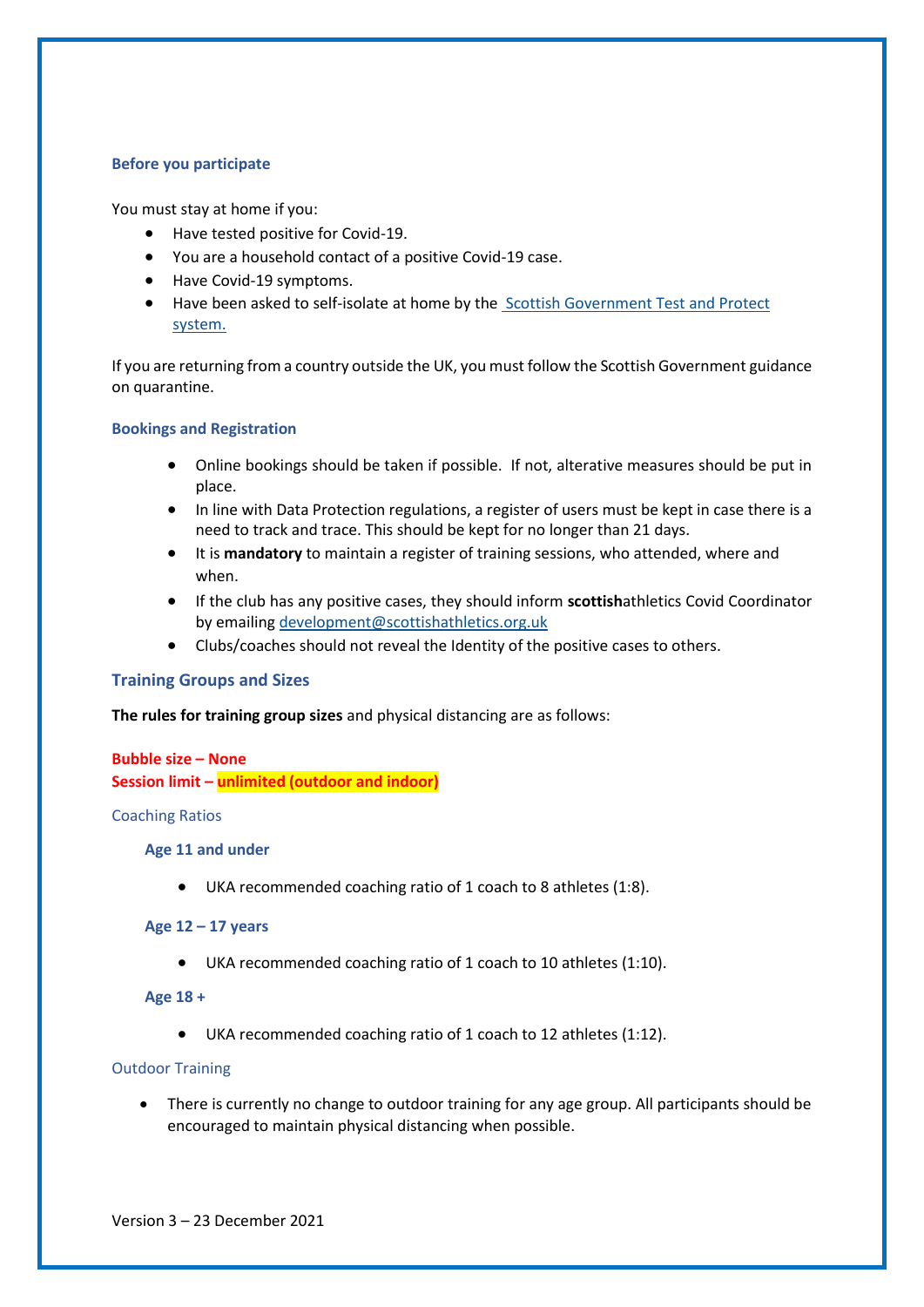#### Indoor Training

• There is currently no change to indoor training for those aged under 18. Adults can still train indoors but must maintain 1m physical distancing at all times.

## **Competition & Events**

- Organised sporting competition and events can take place 'Beyond Level 0' but should continue to follow the events guidance outlined by **scottish**athletics. <https://www.scottishathletics.org.uk/clubs/club-support/coronavirus/>
- **The number of athletes competing in an event is unlimited both outdoor and indoor.**
- Restrictions have been placed on spectator numbers at events between Sunday 26 December 2021 and Sunday 16 January 2022 (inclusive). The limit for outdoor events is 500 and for indoor events 200.
- Indoor contact sport for adults should not take place between 26 December 2021 and 16 January 2022 (inclusive). Within athletics, field events are permitted during this period and laned track events. Any adult track event where athletes break during the race should not take place.
- Exemptions remain in place for races where performance athletes are competing. Please seek further advice from **scottish**athletics if this applies to your event between 26 December 2021 and 16 January 2022 (inclusive).
- Any event organiser wishing to increase spectator numbers must seek an exemption from the relevant Local Authority and obtain permission from other relevant bodies from which the organiser would normally require agreement to run the competition/event. **Please note – any such request is unlikely to be granted between 26 December 2021 and 16 January 2022.**

## **Health, safety & hygiene**

Athletes must be aware of current club and facility first aid procedures. The club/facility will ensure the first aid equipment has been updated appropriately for the COVID-19 pandemic and that first aiders are aware of COVID-19 specific first aid advic[e https://www.hse.gov.uk/news/first-aid](https://www.hse.gov.uk/news/first-aid-certificate-coronavirus.htm)[certificate-coronavirus.htm.](https://www.hse.gov.uk/news/first-aid-certificate-coronavirus.htm)

- Participants and visitors to indoor sports facilities should wear face coverings before and after activity or when in non-playing areas of the facility (e.g. reception, locker rooms and storage areas).
- Parents/guardians who are supervising their children should abide by Scottish Government physical distancing guidance.
- Athletes are advised to use their personal equipment wherever possible and follow hygiene guidance.
- Where there is a requirement for athletes to share equipment, it should be thoroughly cleaned before and after use.
- Clean all equipment with suitable antiviral wipes/spray before and after your session.
- Hand sanitiser should be at least 60% alcohol based and detergent wipes appropriate for the surface they are being used on.
- Where a local outbreak has been reported sport and physical activity operators, in all settings, should review their risk assessment and consider if additional mitigating actions should be put in place to reduce risk. This may, for example, include suspending activity,

Version 3 – 23 December 2021